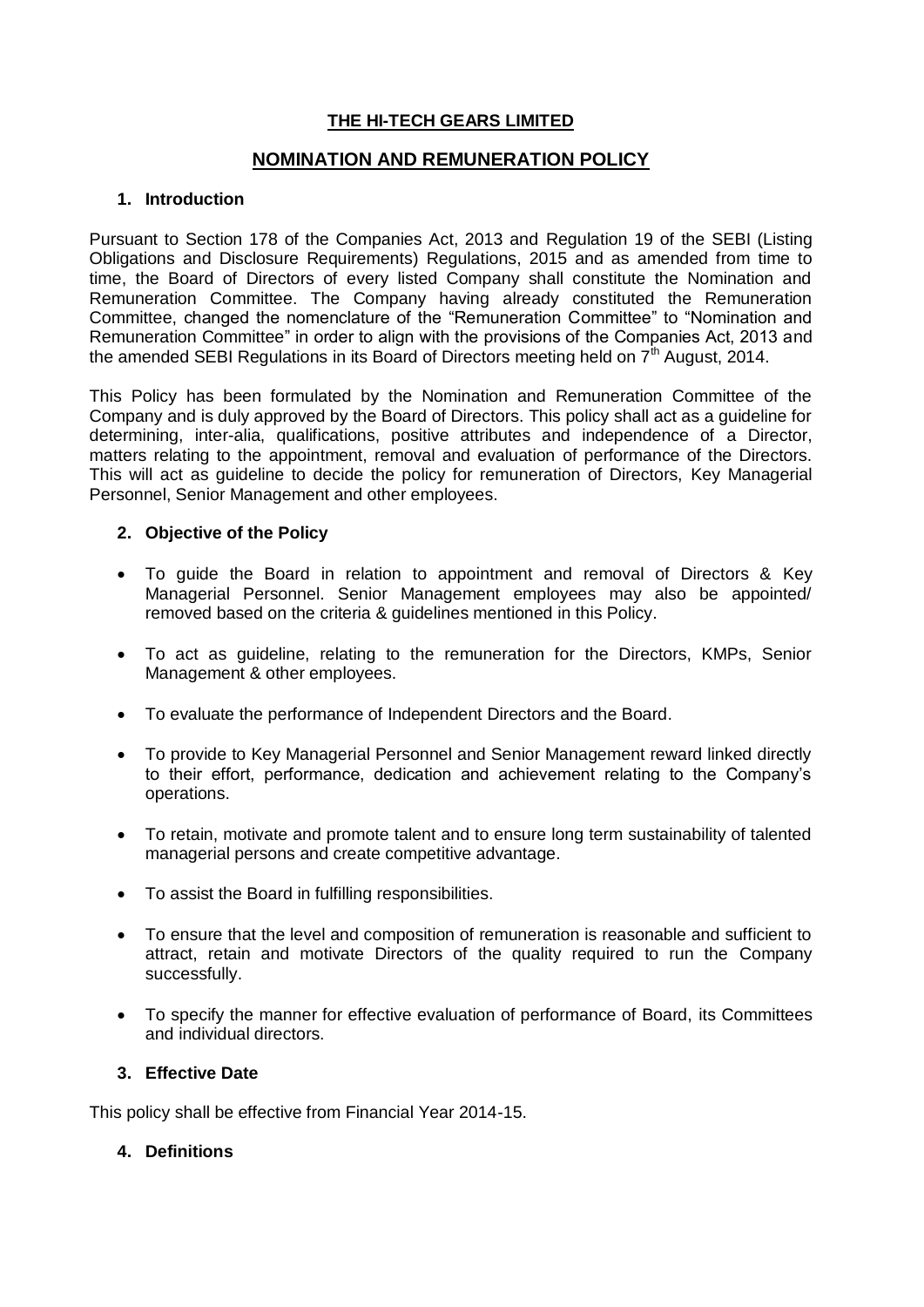- 'Board' means Board of Directors of the Company.
- 'Directors' means Directors of the Company.
- 'Committee' means Nomination and Remuneration Committee of the Company as constituted or reconstituted by the Board.
- 'Company' means The Hi-Tech Gears Limited.
- 'Independent Director' means a director referred to in Section 149 (6) of the Companies Act, 2013.
- 'Key Managerial Personnel' (KMP) means-
	- (i) the Chief Executive Officer or the Managing Director or the manager;
	- (ii) the Company Secretary;
	- (iii) the Whole-Time Director;
	- (iv) the Chief Financial Officer;
	- (v) Such other officer as may be prescribed, under Section 2(51) read with Section 203 of the Companies Act, 2013 & Rules made thereunder.
- 'Nomination and Remuneration Committee' shall mean a Committee of Board of Directors of the Company, constituted in accordance with the provisions of Section 178 of the Companies Act, 2013 and the Listing Regulations.
- 'Policy or This Policy' means, "Nomination and Remuneration Policy."
- "Senior Management" shall mean officers/ personnel of the Company who are members of its core management team excluding board of directors and normally this shall comprise all members of management one level below the Chief Executive Officer (CEO)/ Managing Director (MD)/ Whole Time Director (WTD)/ Manager (including CEO/ Manager, in case they are not part of the Board and shall specifically include Company Secretary and Chief Financial Officer.

## **5. Interpretation**

Unless the content otherwise requires, words or expression contained in the policy shall bear the same meaning as in the SEBI (Listing Obligation and Disclosures Requirements) Regulation, 2015, Companies Act, 2013 & Its Rules made thereunder or any statutory modification thereof in force in case of conflict, order of preference will be the same as mentioned above.

## **6. Constitution of the Nomination and Remuneration Committee**

The Board has changed the nomenclature of Remuneration Committee constituted on 23rd May, 2009 by renaming it as Nomination and Remuneration Committee on  $7<sup>th</sup>$  August, 2014. The Nomination and Remuneration Committee comprises of following Directors:

| <b>Name</b>           | Category                           | <b>Designation</b> |
|-----------------------|------------------------------------|--------------------|
| Mr. Vinit Taneja      | Non-executive Independent Director | Chairman           |
| Mr. Anil Kumar Khanna | Non-executive Independent Director | Member             |
| Mr. Sandeep Dinodia   | Non-executive Independent Director | Member             |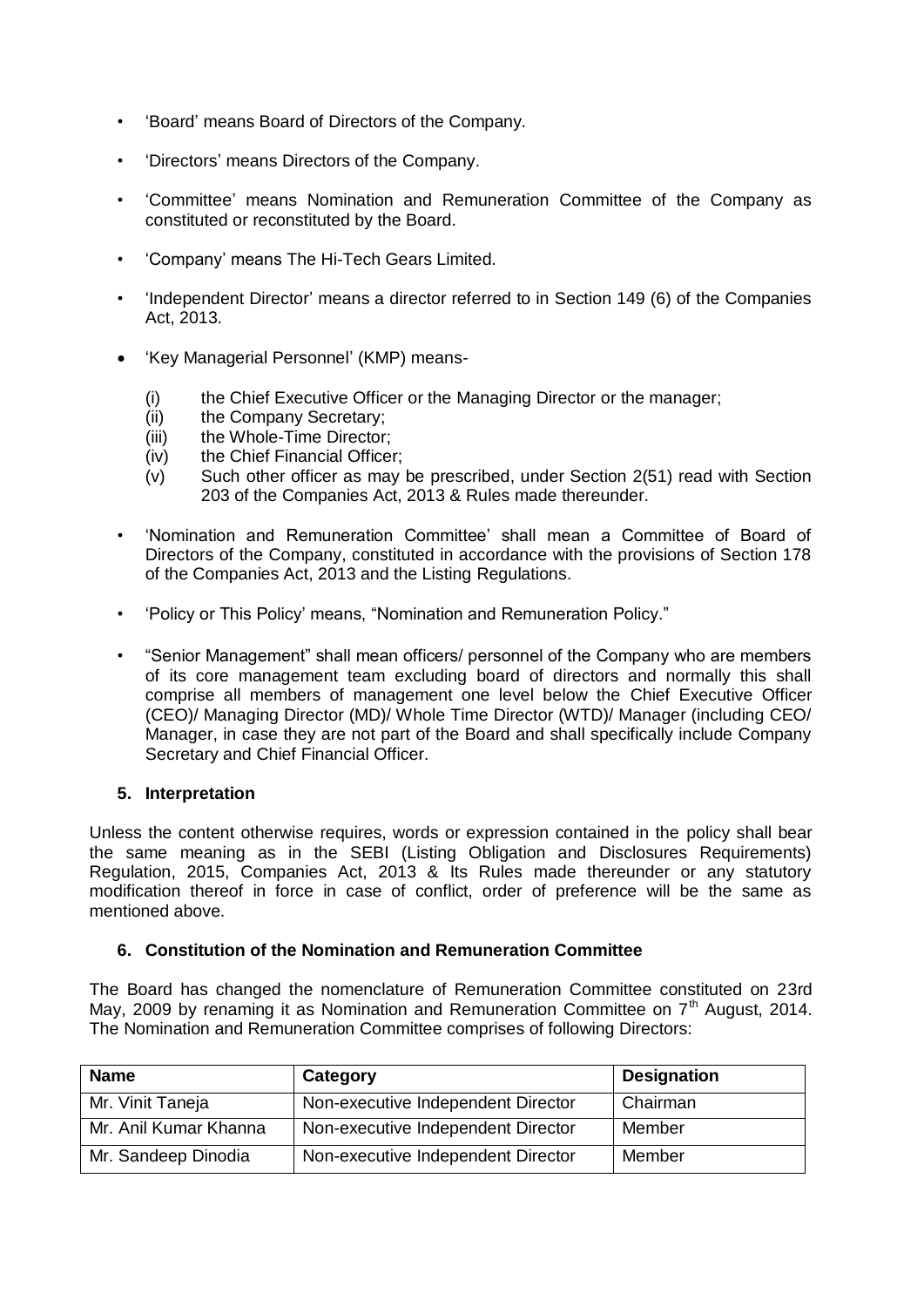Company Secretary of the Company shall act as the Secretary of the Committee.

The Board has the power to reconstitute the Committee consistent with the Company's policy and applicable statutory requirement.

#### **7. Frequency of Meetings**

The Committee shall meet at least once in a year pursuant to the applicable provisions of the Act read with Rules made thereunder, SEBI (Listing Obligations and Disclosure Requirements) Regulation, 2015 as amended from time to time.

#### **8. Quorum for Meetings**

The quorum for a meeting of the committee shall be either two members or one third of the members of the committee, whichever is greater, including at least one independent director in attendance.

#### **9. Role of the Nomination and Remuneration Committee**

The role of the Committee inter alia will be the following:

- a) To formulate a criteria for determining qualifications, positive attributes and independence of a Director.
- b) To recommend to the Board policy relating to remuneration to Directors, Key Managerial Personnel and Senior Management. A policy in this regard is prepared & made part of this document as per **Annexure-A**.
- c) To formulate criteria for evaluation of Independent Directors, the Board and its Committees. A specimen criteria in this regard is prepared & made part of this document as per **Annexure-A**.
- d) To devise a policy on Board diversity. A policy in this regard is prepared and made part of this document as per **Annexure-B.**
- e) To identify persons who are qualified to become Directors and who may be appointed in Senior Management in accordance with the criteria laid down in this policy.
- f) To recommend to the Board the appointment and removal of Directors. If needed Senior Management Personnel may also be appointed/ removed by the Board of Directors based on its recommendation.
- g) To carry out evaluation of every Director's performance. A criteria in this regard is prepared & made part of this document as per **Annexure-A**.
- h) To ensure that level and composition of remuneration is reasonable and sufficient, relationship of remuneration to performance is clear and meets appropriate performance benchmarks.
- i) To recommend the Board regarding remuneration, in whatever form, payable to senior management.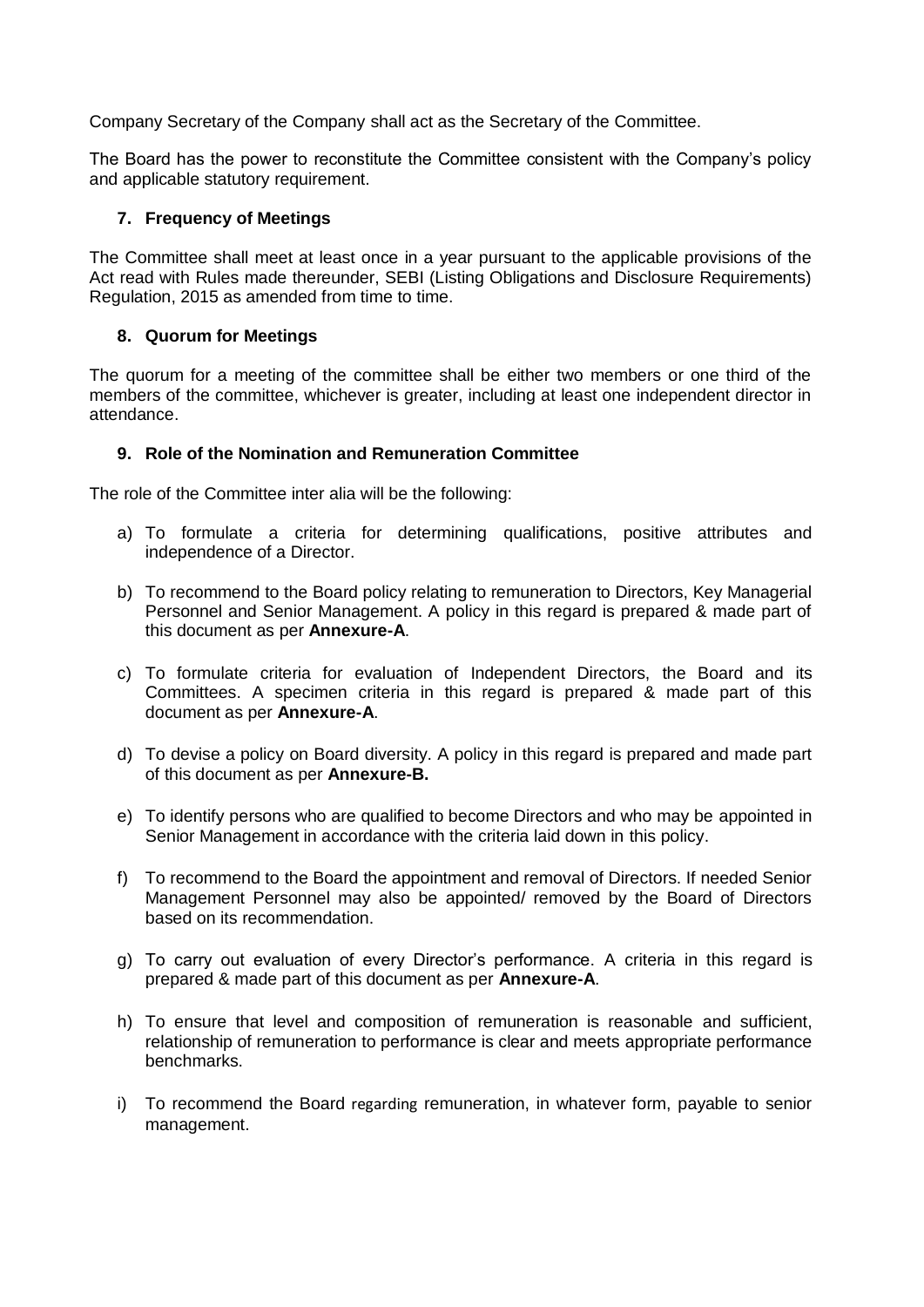- j) To carry out any other function as is mandated by the Board from time to time and/ or enforced by any statutory notification, amendment or modification, as may be applicable.
- k) To perform such other functions as may be necessary or appropriate for the performance of its duties.

#### **This Policy is divided in four parts for easy understanding:**

**PART-I:** Covers the matter to be dealt with and recommended by the Committee to the Board

**PART-II:** Covers the appointment, term/tenure, evaluation criteria, removal, retirement etc.

**PART-III:** Covers the remuneration and perquisites etc.

**PART-IV:** Others

#### **PART – I**

#### **MATTERS TO BE DEALT WITH, PERUSED AND RECOMMENDED TO THE BOARD BY THE NOMINATION AND REMUNERATION COMMITTEE**

The Committee shall:

- Formulate the criteria for determining qualifications, positive attributes and independence of a director.
- Identify persons who are qualified to become Director and persons who may be appointed in Key Managerial and Senior Management positions in accordance with the criteria laid down in this policy.
- Recommend to the Board, appointment and removal of Director, KMP and if needed Senior Management Personnel.
- Carry out evaluation of every director's performance.
- Recommend to the Board a policy, relating to the remuneration for the Directors, Key Managerial Personnel (KMP) and other employees.
- To specify the manner for effective evaluation of performance of Board, its Committees and individual directors.
- recommend to the board, all remuneration, in whatever form, payable to senior management

Necessary Criteria and Policy in this regard is prepared and made part of this document as **Annexure-A**

#### **PART – II**

**POLICY FOR APPOINTMENT AND REMOVAL OF DIRECTOR, KMP AND SENIOR MANAGEMENT** 

**A. Appointment Criteria of Director, KMP, Senior Management and Other Employees**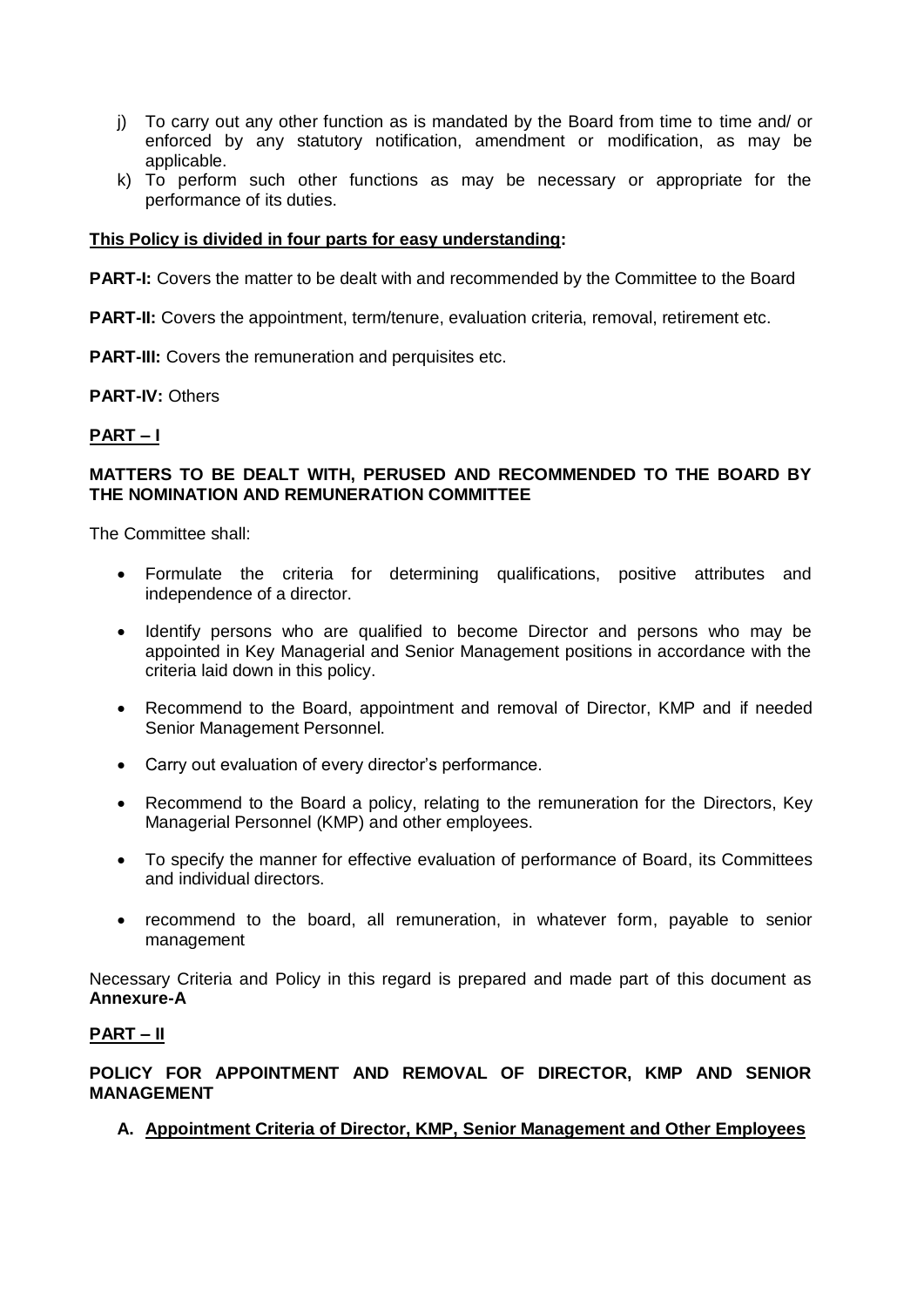- The Committee require or authorize any person in this regard to identify and ascertain the integrity, qualification, expertise and experience of the person for appointment as Director, KMP or at Senior Management level and recommend to the Board his / her appointment.
- A person should possess adequate qualification, expertise and experience for the position he / she is considered for appointment. The Committee has discretion to decide whether qualification, expertise and experience possessed by a person are sufficient / satisfactory for the concerned position.
- Appointment of Independent Directors is subject to compliance of provisions of section 149 of the Companies Act, 2013, read with schedule IV and rules thereunder.
- The Company shall not appoint or continue the employment of any person as Wholetime Director who has attained the age of seventy years. Provided that the term of the person holding this position may be extended beyond the age of seventy years with the approval of shareholders by passing a special resolution based on the explanatory statement annexed to the notice for such motion indicating the justification for extension of appointment beyond seventy years.
- The Management is authorized to decide the requirement of employment of other employees. This includes the Terms & Conditions, pay, remuneration and other part. Employment of other employees will be subject to necessary conditions mentioned in his Employment Letter, Standing Orders & applicable Code of Conduct.

# **B. Term/ Tenure**

## **Managing Director/ Whole-Time Director/ Manager**

The Company shall appoint or re-appoint any person as its Executive Director, Managing Director or Executive Director for a term not exceeding five years at a time. No re-appointment shall be made earlier than one year before the expiry of term. They may be re-appointed subject to the compliance of applicable regulations & approval of Shareholders, Government, wherever required.

## **Independent Director**

Subject to the provisions of the applicable Regulations, an Independent Director shall hold office for a term up to five consecutive years on the Board of the Company and will be eligible for re-appointment on passing of a special resolution by the Company and disclosure(s) of such appointment in the Board's report.

No Independent Director shall hold office for more than two consecutive terms, but such Independent Director shall be eligible for appointment after expiry of three years of ceasing to become an Independent Director. Provided that an Independent Director shall not, during the said period of three years, be appointed in or be associated with the Company in any other capacity, either directly or indirectly.

A person shall not serve as an independent director in more than seven listed companies. Further, any person who is serving as a whole time director in any listed company shall serve as an independent director in not more than three listed companies.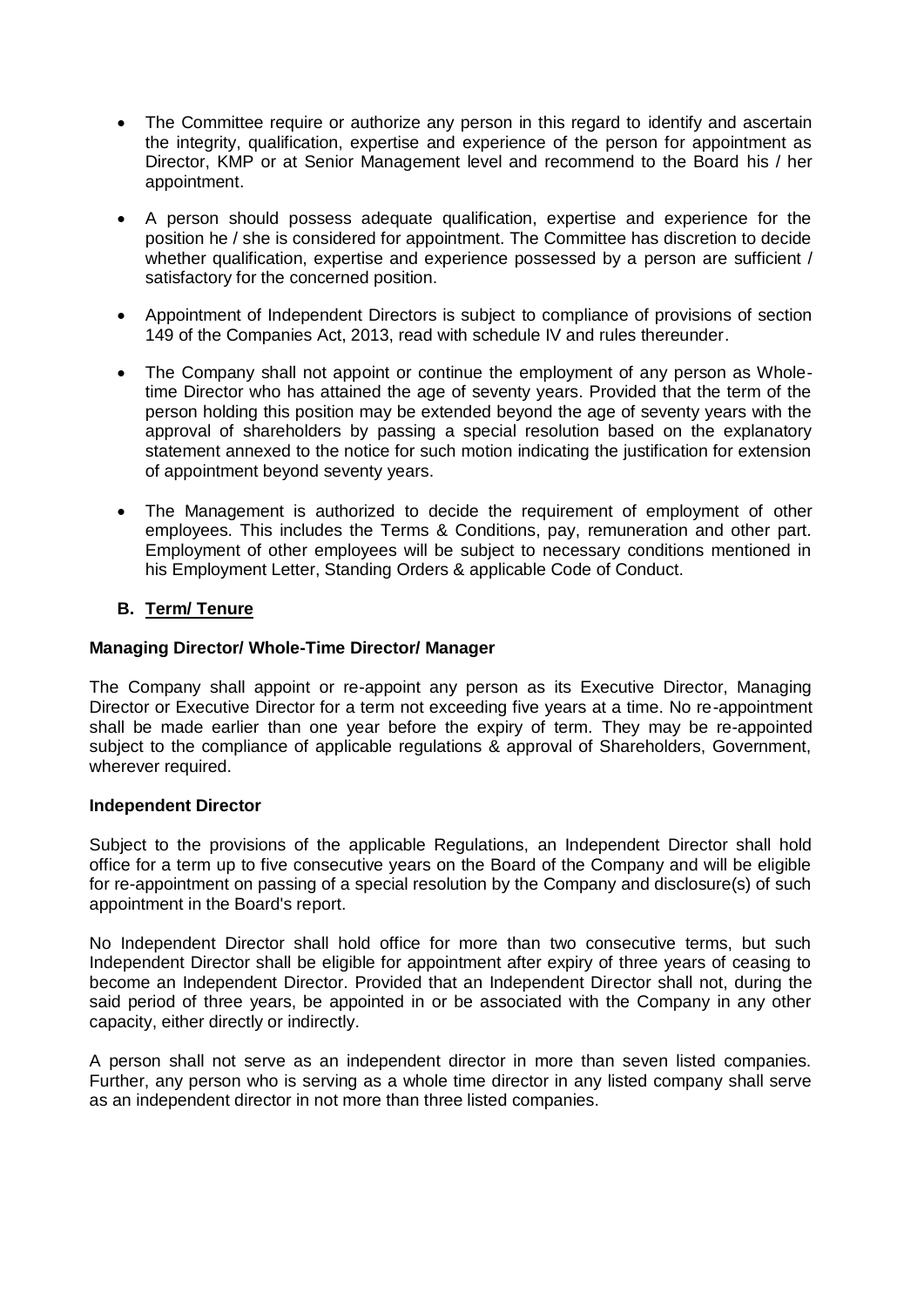# **KMP/ Senior Management Personnel & Other Employees**

The Company shall appoint any person in the position of KMP/ Senior Management in terms of the requirements of the applicable statues or where it is not required, then as per the requirement of the Company. Their continuation is subject to their performance and contribution to the cause for which they have been appointed. They shall be regulated by the term of the employment and shall be treated as whole time executive. They are not allowed to work for gain or otherwise during their employment with the Company, unless have requisite authorization in this regard.

# **Evaluation**

The Committee shall carry out evaluation of performance of every Director. Upon the requirement of Board of Directors, the Committee to carry out evaluation of performance of KMP and Senior Management Personnel at regular intervals, criteria for such evaluation is provided in **Annexure-A**.

## **C. Disqualifications**

## **KMPs/ Directors**

A person shall not be eligible for appointment/ reappointment as a Director/ KMP of a Company if he has incurred any of the disqualifications mentioned in Section 164 or any other applicable provisions of the Companies Act, 2013, read with Rules & Listing Regulations and applicable Code of Conduct.

## **Senior Management Personnel/ Other Employees**

Senior Management Personnel/ Employee shall be disqualified

- if he/ she incurs any disqualification under applicable Standing Orders & Code of Conduct;
- if he/ she holds financial interests that conflict with the conscientious performance of duty;
- if he/ she makes unauthorized commitments or promises of any kind purporting to bind the Company;
- If he/ she allows the improper use of any confidential information to further any private interest;
- on any other ground as may be seem reasonable depending on the circumstances.

## **Removal**

Due to reasons for any disqualification mentioned in the Companies Act, 2013, rules made thereunder or under any other applicable Act, rules and regulations, applicable Standing Orders, Code of Conduct, the Committee may recommend, to the Board with reasons recorded in writing, removal of a Director, KMP or Senior Management Personnel subject to the provisions and compliance of the said Act, rules and regulations.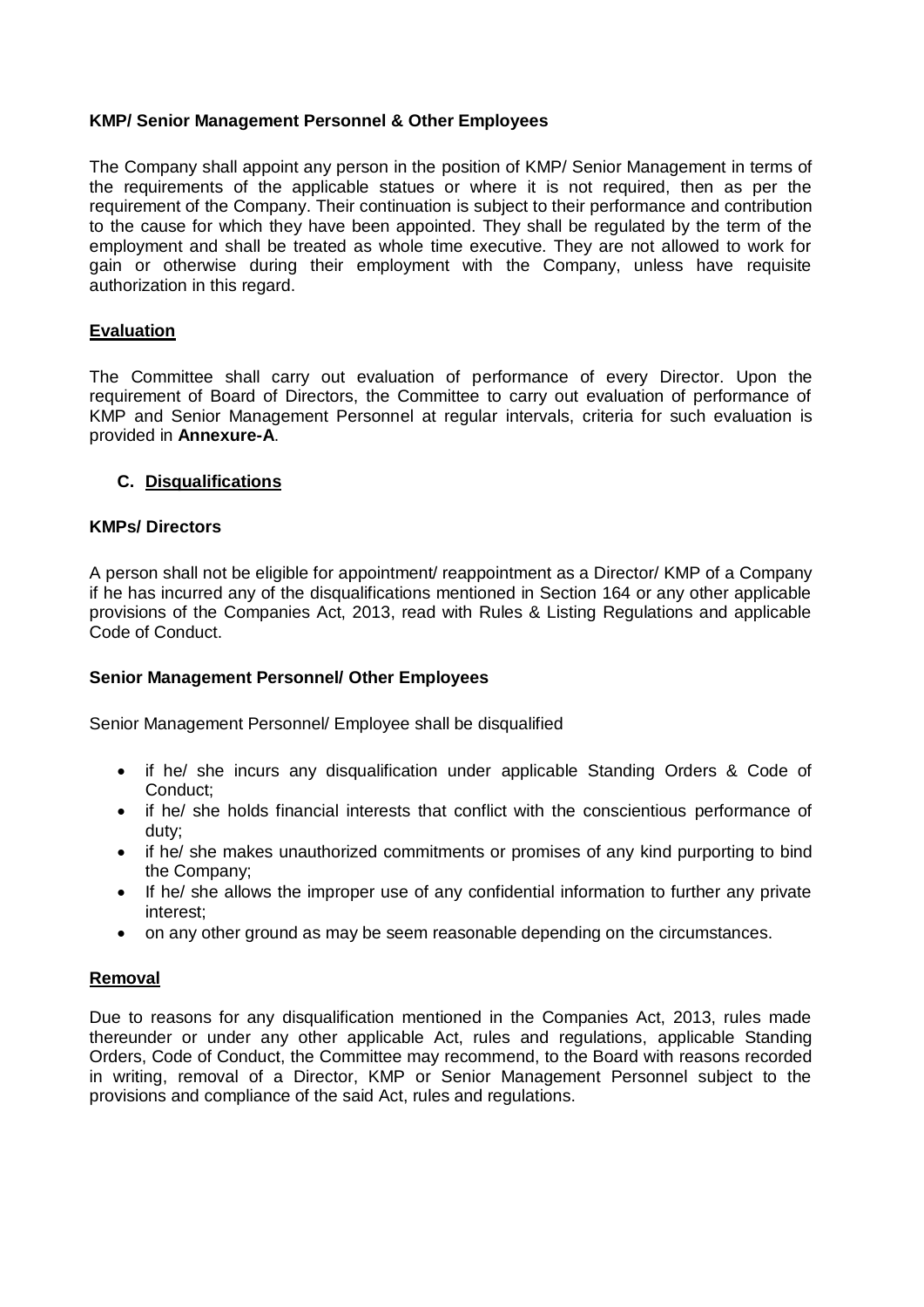# **Retirement**

The Director, KMP and Senior Management Personnel shall retire as per the applicable provisions of the Companies Act, 2013 and the prevailing policy of the Company. The Board will have the discretion to retain the Director and/ or KMP, Senior Management Personnel in the same position / remuneration or otherwise even after attaining the retirement age, for the benefit of the Company.

# **PART – III**

#### **POLICY RELATING TO THE REMUNERATION FOR THE DIRECTORS, KMPs, SENIOR MANAGEMENT PERSONNEL AND OTHER EMPLOYEES**

The remuneration / compensation / commission etc. to the Directors, KMPs, Senior Management Personnel and other employees may be determined by the Committee and recommended to the Board for approval. The remuneration / compensation / commission etc. shall be subject to the prior/post approval of the shareholders of the Company and Central Government, wherever required. A policy in this regard is prepared and made part of the document as **Annexure-A**.

## **PART-IV**

#### **OTHERS**

#### **Amendments to the Policy**

The Board of Directors on its own and / or as per the recommendations of Nomination and Remuneration Committee can amend this Policy, as and when deemed fit.

In case of any amendment(s), clarification(s), circular(s) etc. issued by the relevant authorities, not being consistent with the provisions laid down under this Policy, then such amendment(s), clarification(s), circular(s) etc. shall prevail upon the provisions hereunder.

#### **Deviations from this Policy**

Deviations on elements of this policy in extraordinary circumstances, when deemed necessary in the interests of the Company, will be made if there are specific reasons to do so in an individual case.

#### **Dissemination**

The Company's Remuneration Policy shall be published on its website, if required.

| Incorporated on                      | <b>August 07, 2014</b> |
|--------------------------------------|------------------------|
| <b>Amended Policy Effective From</b> | April 01, 2019         |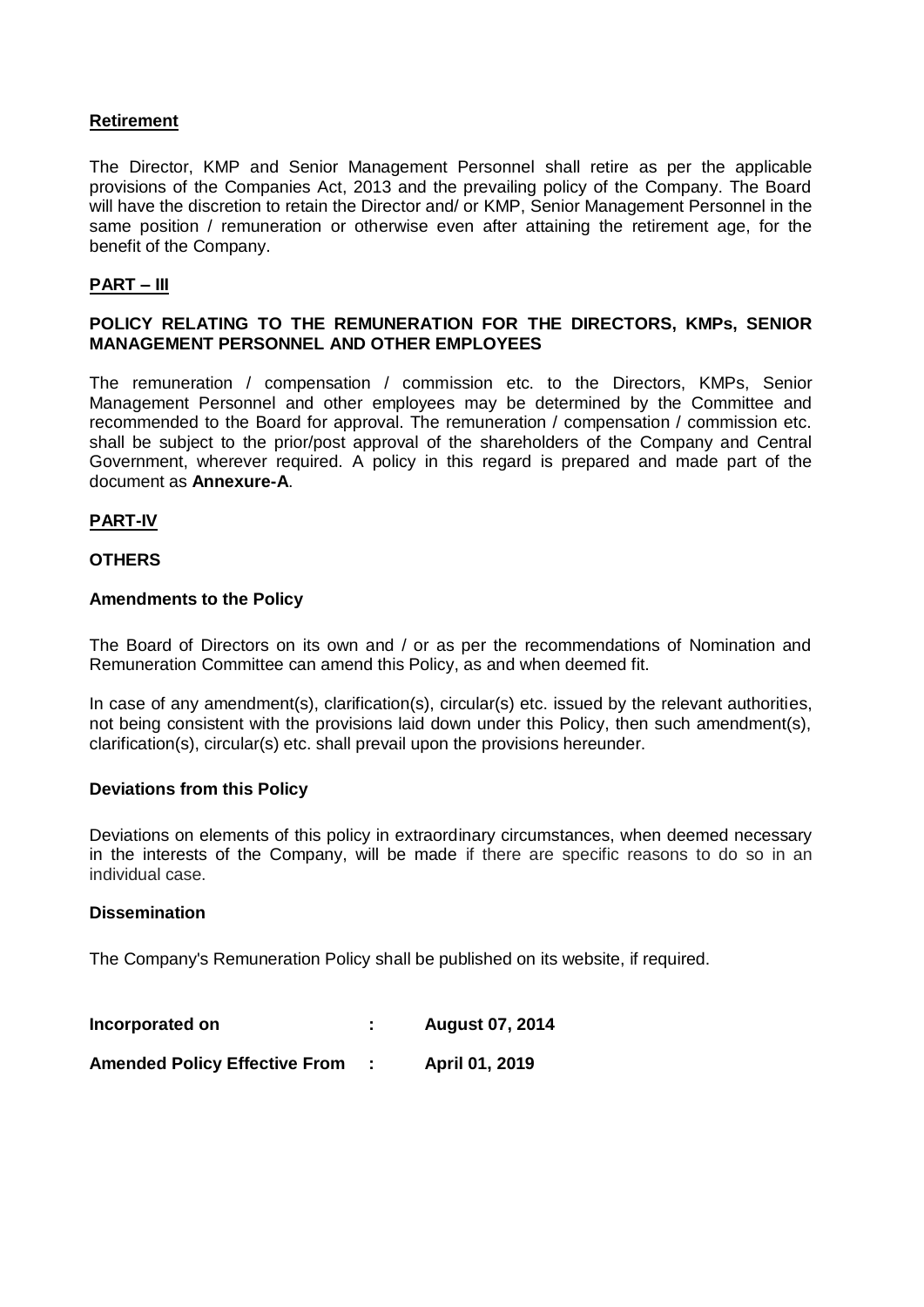# **Annexure-A**

#### **THE HI-TECH GEARS LIMITED**

#### **PERFORMANCE EVALUATION POLICY**

The Hi-Tech Gears Limited ('Company' or 'the Company') conducts its operations under the directions of Board of Directors within the framework laid down by the Companies Act, 2013, Rules made thereunder, Listing Regulations, Article of Association of the Company, Code of Conduct & Policies formulated by the Company. The Company believes in conducting its affairs in a fair and transparent manner by adopting the highest standards of professionalism, honesty, integrity and ethical behavior.

As, one of the most important functions of the Board of Directors is to oversee the functioning of Board of Directors and Company's Top Management, this policy aims at

- Formulation of criteria for evaluation of Independent Directors, Non-Independent Directors/ Executive Directors, Various Committees of the Board & other employees;
- Recommend to the Board a policy, relating to the remuneration of the directors, key managerial personnel, senior management personnel and other employees.

## **I. CRITERIA OF EVALUATION**

#### **Rating Scale**

| <b>Scale</b>   | <b>Performance</b>                |
|----------------|-----------------------------------|
|                | Needs Improvement (<50%)          |
| $\mathcal{P}$  | Satisfactory ( $=$ >50% to <60%)  |
| 3              | Good $(=>60\% \text{ to } <70\%)$ |
| $\overline{4}$ | Very Good (=>70% to <90%)         |
| 5              | Excellent $(=\>90\%)$             |

#### **Board**

| <b>S. No.</b> | <b>Criteria's of Evaluation</b>                                                                                                     | Rating |
|---------------|-------------------------------------------------------------------------------------------------------------------------------------|--------|
|               | Compliance with, Articles of Association of the Company Companies<br>Act, Rules made thereunder, Listing Regulations and other laws |        |
|               | Board accomplishments w.r.t. performance objectives                                                                                 |        |
| 3             | Redressal of Complaints & grievances                                                                                                |        |
|               | <b>Coordination with other Committees</b>                                                                                           |        |
| 5             | Fulfillment of roles & responsibilities of Board                                                                                    |        |
| 6             | Adherence to Company's policies and internal procedures                                                                             |        |
|               | Compliance with ethical standards & Code of Conduct of Company                                                                      |        |
| 8             | Number of Committees of Board                                                                                                       |        |
| 9             | Appointment of Chairman of Committee as per Listing Regulations or                                                                  |        |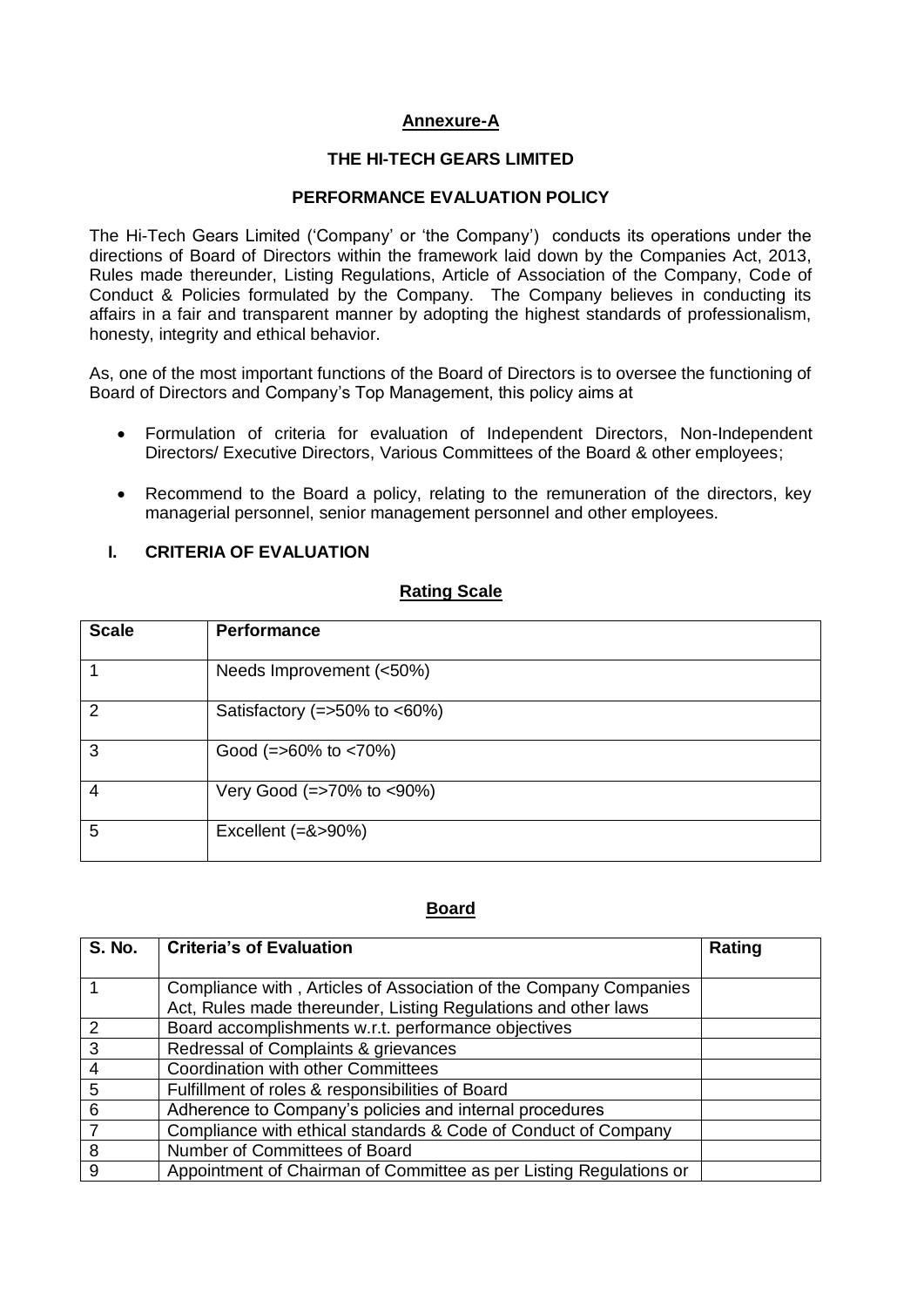|    | Companies Act, 2013                                               |  |
|----|-------------------------------------------------------------------|--|
| 10 | Assistance in implementing Corporate Governance Practices         |  |
| 11 | Independent views & unbiased opinion on strategy formulation      |  |
| 12 | Review of integrity of financial information & risk management    |  |
| 13 | Safeguarding interest of Whistle Blowers under vigil mechanism    |  |
| 14 | Safeguard of stakeholder's interest                               |  |
| 15 | Approval of appointment & removal of KMPs thru proper adherence   |  |
|    | of statutory laws.                                                |  |
| 16 | Board Meeting of the Company:                                     |  |
| 17 | Total Number of Board Meeting required as per Companies Act 2013  |  |
| 18 | Total Number of Board Meeting held during the year                |  |
| 19 | Circulation of Notice, Agenda etc by the Board                    |  |
| 20 | The gap between two meeting was in excess of 120 days or not      |  |
| 21 | Intimation of results /outcomes of meeting on time to stx         |  |
| 22 | Whether the Board has proper representation of Independent        |  |
|    | Directors & Whole Time Directors                                  |  |
| 23 | Is the Chairman of the Board have requisite experience            |  |
| 24 | Are Whole Time Directors have requisite experience in discharging |  |
|    | their duties                                                      |  |
| 25 | Any other matter as may be specified                              |  |

# **Independent Directors**

| <b>S. No.</b>  | <b>Criteria's of Evaluation</b>                                   | Rating |
|----------------|-------------------------------------------------------------------|--------|
|                |                                                                   |        |
| 1              | Compliance with, Articles of Association of the Company Companies |        |
|                | Act, Rules made thereunder, Listing Regulations and other laws    |        |
| $\overline{2}$ | Compliance with Set of Regulations for Independent Directors      |        |
|                | formulated by the Company                                         |        |
| 3              | Compliance with Code of Ethics and Business Conduct               |        |
| 4              | Compliance with Code of Conduct for Prevention of Insider Trading |        |
|                | of The Hi-Tech Gears Limited                                      |        |
| 5              | Attendance & Presence in meetings of Board & Committees           |        |
| 6              | Attendance & Presence in General Meetings                         |        |
| $\overline{7}$ | Punctuality (Yes/No)                                              |        |
| 8              | Contribution to enhance overall brand image of the Company        |        |
| 9              | Safeguard of Confidential Information                             |        |
| 10             | <b>Leadership Qualities</b>                                       |        |
| 11             | Team work attributes                                              |        |
| 12             | Raising of concerns to the Board                                  |        |
| 13             | Physical & mental fitness, broader thinking, vision on CSR etc.   |        |
| 14             | Reporting of frauds, violations etc.                              |        |
| 15             | Awareness regarding External Environment                          |        |
| 16             | Rendering Independent, unbiased opinion                           |        |
| 17             | Updation of skills & knowledge                                    |        |
| 18             | Adherence to Company's policies and internal procedures           |        |
| 19             | Any other matter as may be specified                              |        |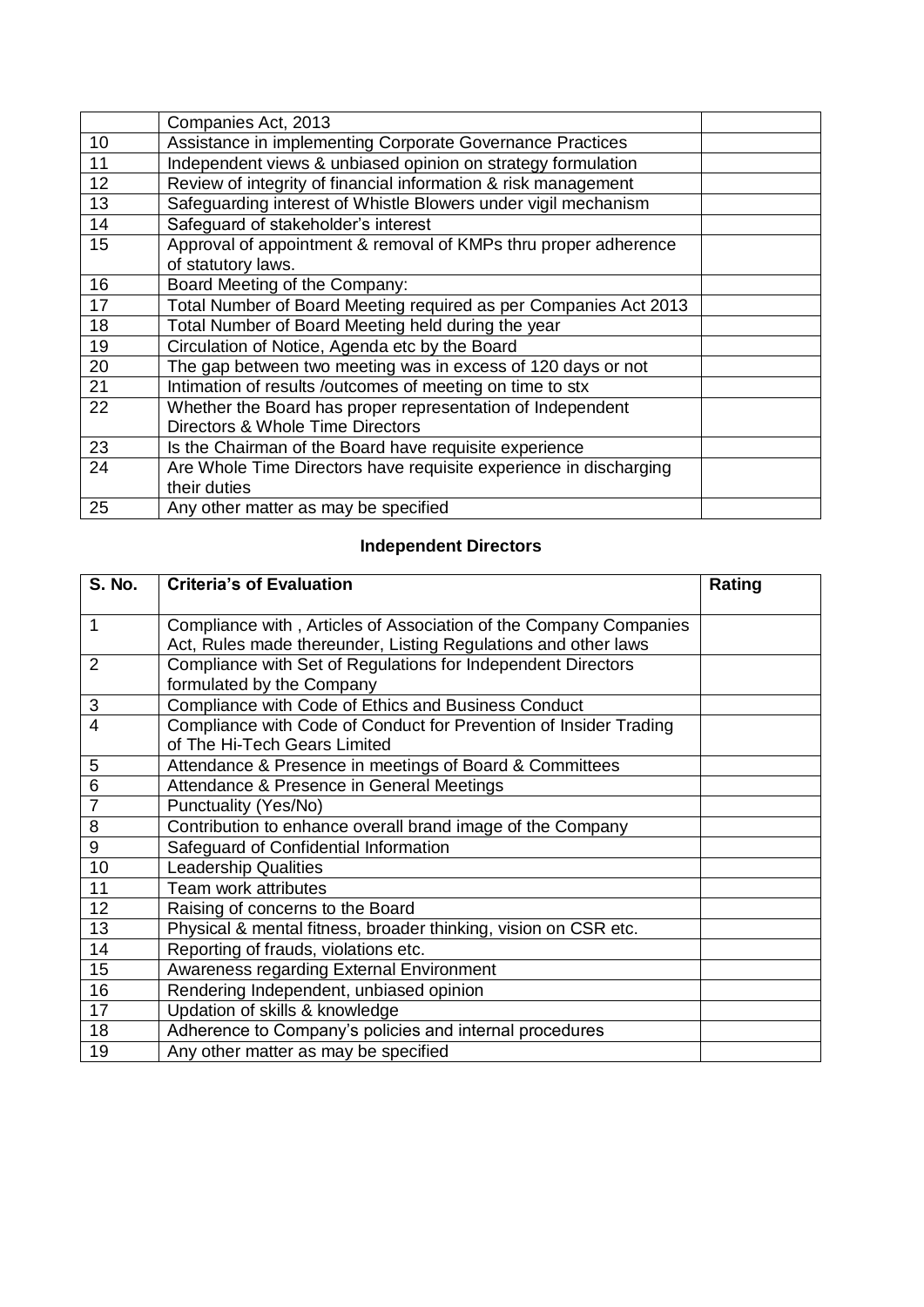# **Non-Independent Directors/ Executive Directors**

| <b>S. No.</b>  | <b>Criteria's of Evaluation</b>                                                                                                     | Rating |
|----------------|-------------------------------------------------------------------------------------------------------------------------------------|--------|
| $\mathbf{1}$   | Compliance with, Articles of Association of the Company Companies<br>Act, Rules made thereunder, Listing Regulations and other laws |        |
| $\overline{2}$ | Compliance with Code of Ethics and Business Conduct                                                                                 |        |
| $\overline{3}$ | Compliance with Code of Conduct for Prevention of Insider Trading<br>of The Hi-Tech Gears Limited                                   |        |
| 4              | Attendance & Presence in meetings of Board & Committees                                                                             |        |
| 5              | Attendance & Presence in General Meetings                                                                                           |        |
| 6              | Punctuality                                                                                                                         |        |
| $\overline{7}$ | <b>Leadership Qualities</b>                                                                                                         |        |
| 8              | Team work attributes                                                                                                                |        |
| 9              | Qualifications                                                                                                                      |        |
| 10             | Disclosure of Interest                                                                                                              |        |
| 11             | Motivating Employees, providing assistance & directions                                                                             |        |
| 12             | Establishment of internal control processes                                                                                         |        |
| 13             | <b>Communication skills</b>                                                                                                         |        |
| 14             | Monitoring policies, encouraging suggestions                                                                                        |        |
| 15             | Supervising & Training the staff members                                                                                            |        |
| 16             | Safeguard of Confidential Information                                                                                               |        |
| 17             | Adherence to Company's policies and internal procedures                                                                             |        |
| 18             | Any other matter as may be specified                                                                                                |        |

# **Committees of Board**

The Board has constituted the following committees:

- 1. Audit Committee;
- 2. Corporate Social Responsibility Committee;
- 3. Nomination and Remuneration Committee;
- 4. Stakeholder Relationship Committee;
- 5. Share Transfer Committee; and
- 6. Finance Committee

For evaluating the performance of each committee, the Board of Directors shall pay regards to the following aspects:

| S. No.         | <b>Criteria's of Evaluation</b>                                | Rating |
|----------------|----------------------------------------------------------------|--------|
|                |                                                                |        |
|                | Compliance with, Articles of Association of the Company        |        |
|                | Companies Act, Rules made thereunder, Listing Regulations and  |        |
|                | other laws                                                     |        |
| $\overline{2}$ | Committees accomplishments w.r.t. performance objectives       |        |
| 3              | Redressal of Complaints & grievances                           |        |
|                | Coordination with other Committees and Board of Directors      |        |
| 5              | Fulfillment of roles & responsibilities                        |        |
| 6              | Adherence to Company's policies and internal procedures        |        |
| 7              | Compliance with ethical standards & Code of Conduct of Company |        |
| 8              | Any other matter as may be specified                           |        |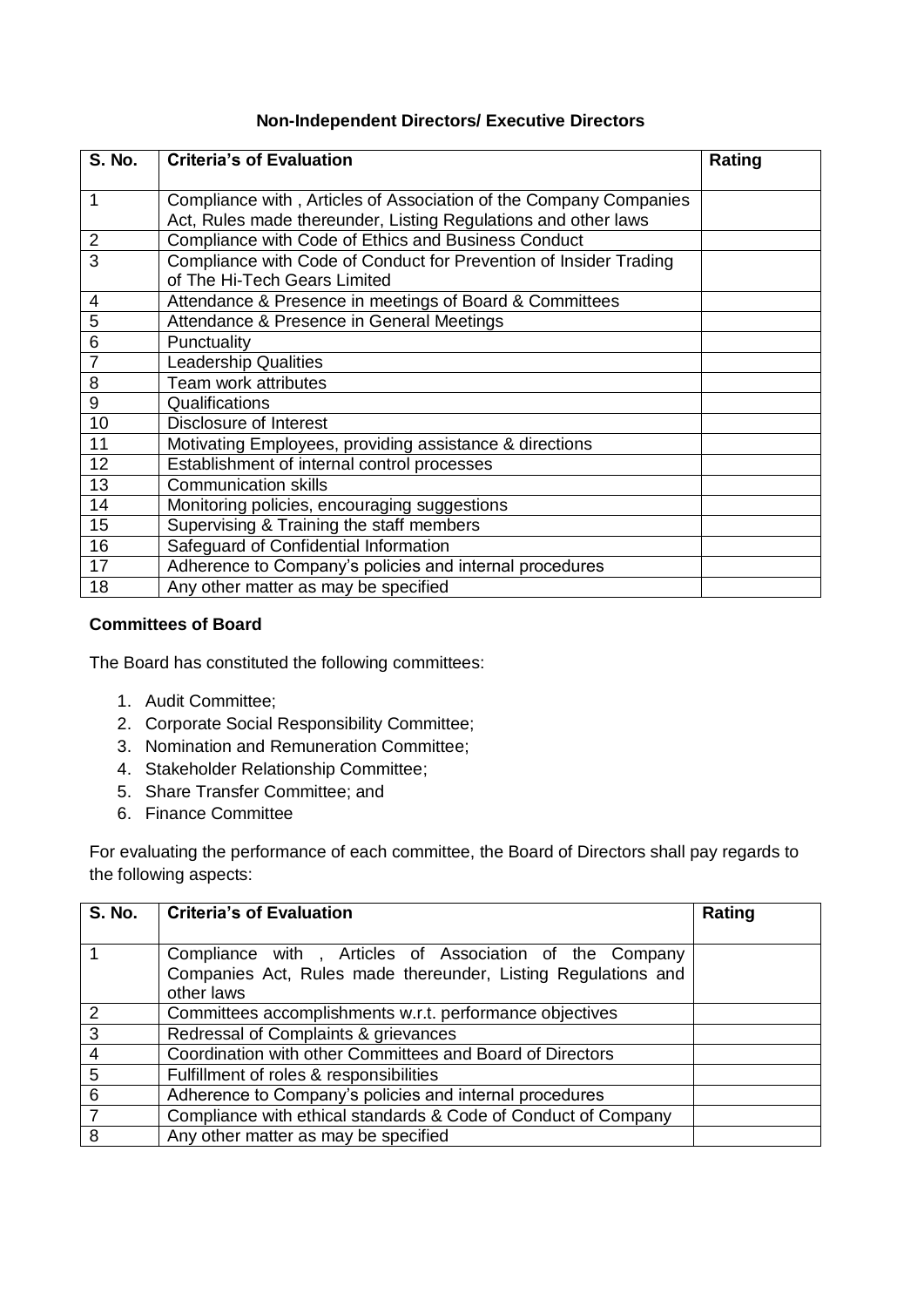# **Senior Management Personnel/ KMPs and Other Employees**

| <b>S. No.</b>   | <b>Criteria's of Evaluation</b>                                                                                                        | Ranking |
|-----------------|----------------------------------------------------------------------------------------------------------------------------------------|---------|
| 1               | Compliance with, Articles of Association of the Company<br>Companies Act, Rules made thereunder, Listing Regulations and<br>other laws |         |
| $\overline{2}$  | Compliance with ethical standards & Code of Conduct of Company                                                                         |         |
| $\overline{3}$  | Achievement of targets fixed                                                                                                           |         |
| $\overline{4}$  | Punctuality                                                                                                                            |         |
| $\overline{5}$  | Adherence to Company's policies and internal procedures                                                                                |         |
| $6\phantom{1}6$ | Attendance & Presence in General Meetings                                                                                              |         |
| $\overline{7}$  | Punctuality                                                                                                                            |         |
| 8               | Contribution to enhance overall brand image of the Company                                                                             |         |
| 9               | Safeguard of Confidential Information                                                                                                  |         |
| 10              | <b>Leadership Qualities</b>                                                                                                            |         |
| 11              | Team work attributes                                                                                                                   |         |
| 12              | Physical & mental fitness, broader thinking, vision on CSR etc.                                                                        |         |
| 13              | Reporting of frauds, violations etc.                                                                                                   |         |
| 14              | Awareness regarding External Environment                                                                                               |         |
| 15              | Rendering Independent, unbiased opinion                                                                                                |         |
| 16              | Updation of skills & knowledge                                                                                                         |         |
| 17              | Adherence to Company's policies and internal procedures                                                                                |         |
| 18              | Any other matter as may be specified                                                                                                   |         |

# **II. POLICY OF REMUNERATION**

# **A. Remuneration to Non-Executive Independent Director**

## **Remuneration/ Commission**

The remuneration / commission shall be in accordance with the statutory provisions of the Companies Act, 2013, and the rules made thereunder for the time being in force.

Remuneration /Commission may be paid within the monetary limit approved by shareholders, subject to the limit not exceeding 1% of the net profits of the Company computed as per the applicable provisions of the Companies Act, 2013.

## **Sitting Fees**

The Non- Executive / Independent Director may receive remuneration by way of fees for attending meetings of Board or Committee thereof. Provided that the amount of such fees shall not exceed the maximum amount as provided in the Companies Act, 2013, per meeting of the Board or Committee or such amount as may be prescribed by the Central Government from time to time.

## **Stock Options**

Pursuant to the provisions of the Act, an Independent Director shall not be entitled to any stock option of the Company. Only such employees of the Company and its subsidiaries as approved by the Nomination and Remuneration Committee will be granted ESOPs.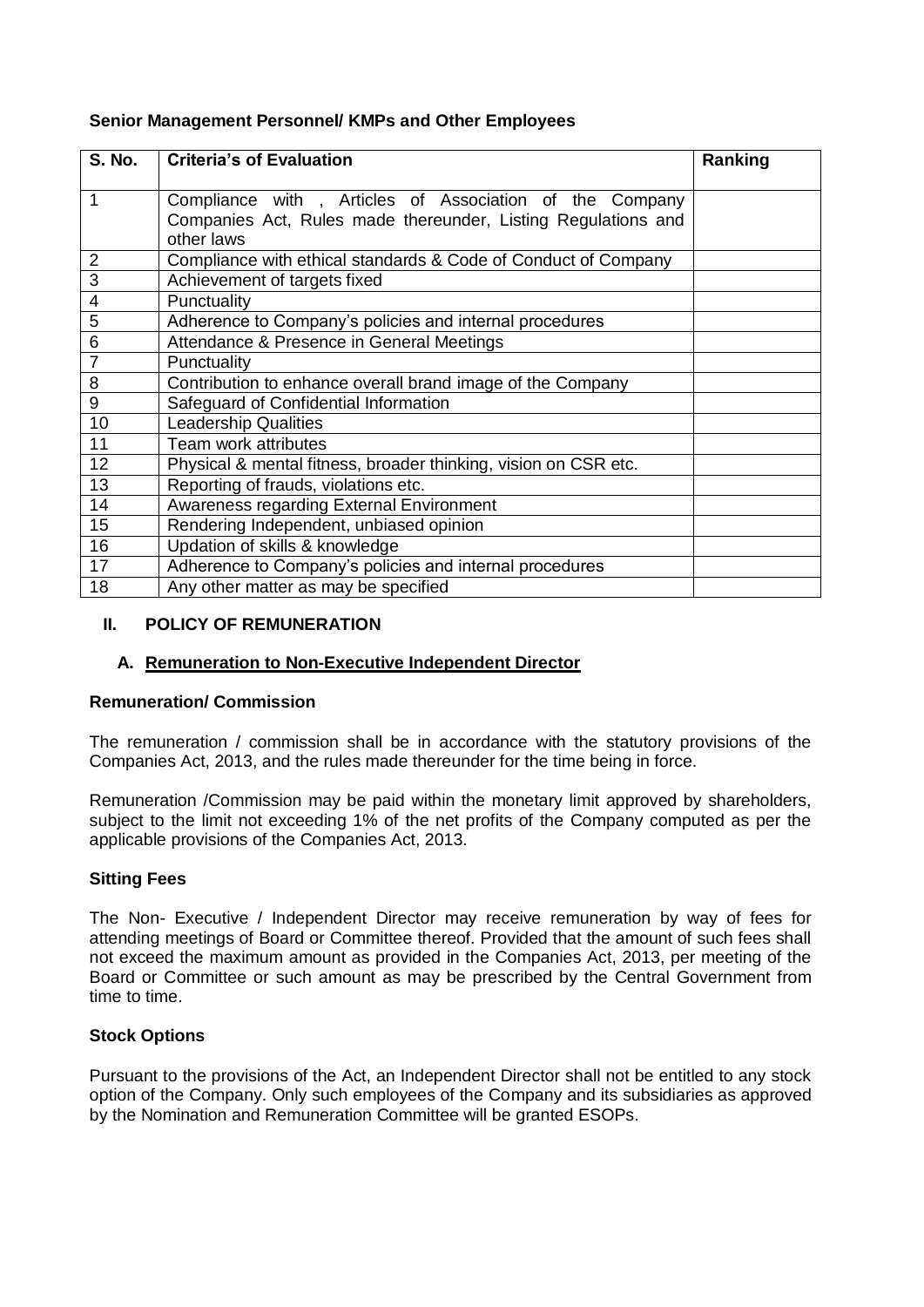# **B. Remuneration to Managerial Personnel/ Whole-Time Directors & Other Employees**

# **General**

- The remuneration/ compensation/ commission etc. to Managerial Personnel and KMPs may be determined by the Committee and recommended to the Board for approval. The remuneration/ compensation/ commission etc. shall be subject to the prior/post approval of the Board and shareholders of the Company and Central Government, wherever required.
- The remuneration to be paid to other employees shall be decided and approved by Head of Human Resource, MD in consultation with the concerned group head.
- The remuneration and commission to be paid to Managerial Person shall be as per the statutory provisions of the Companies Act, 2013, and the rules made thereunder for the time being in force.
- Increments to the existing remuneration / compensation structure may be recommended by the Committee to the Board which should be within the slabs approved by the Shareholders in the case of Managerial Person.
- Where any insurance is taken by the Company on behalf of its Managerial Person, KMP and any other employees for indemnifying them against any liability, the premium paid on such insurance shall not be treated as part of the remuneration payable to any such personnel. Provided that if such person is proved to be guilty, the premium paid on such insurance shall be treated as part of the remuneration.
- Appointment and continuation of Directors are subject to the applicable provisions of the Companies Act, 2013, Rules made thereunder and applicable Policies as in force and amended from time to time.

## **Minimum Remuneration**

If, in any financial year, the Company has no profits or its profits are inadequate, the Company shall pay remuneration to its Managerial Person in accordance with the provisions of Schedule V of the Companies Act, 2013 and if it is not able to comply with such provisions, with the prior approval of the Central Government.

## **Provisions for excess remuneration**

If any Managerial Person draws or receives, directly or indirectly by way of remuneration any such sums in excess of the limits prescribed under the Companies Act, 2013 or without the prior sanction of the Central Government, where required, he / she shall refund such sums to the Company and until such sum is refunded, hold it in trust for the Company. The Company shall not waive recovery of such sum refundable to it unless permitted by the Central Government.

## **C. KMP/ Senior Management & Other Employees**

## **Fixed pay**

 Managerial Person, KMP and Senior Management shall be eligible for a monthly remuneration as may be approved by the Board/ Management authorized in this regard.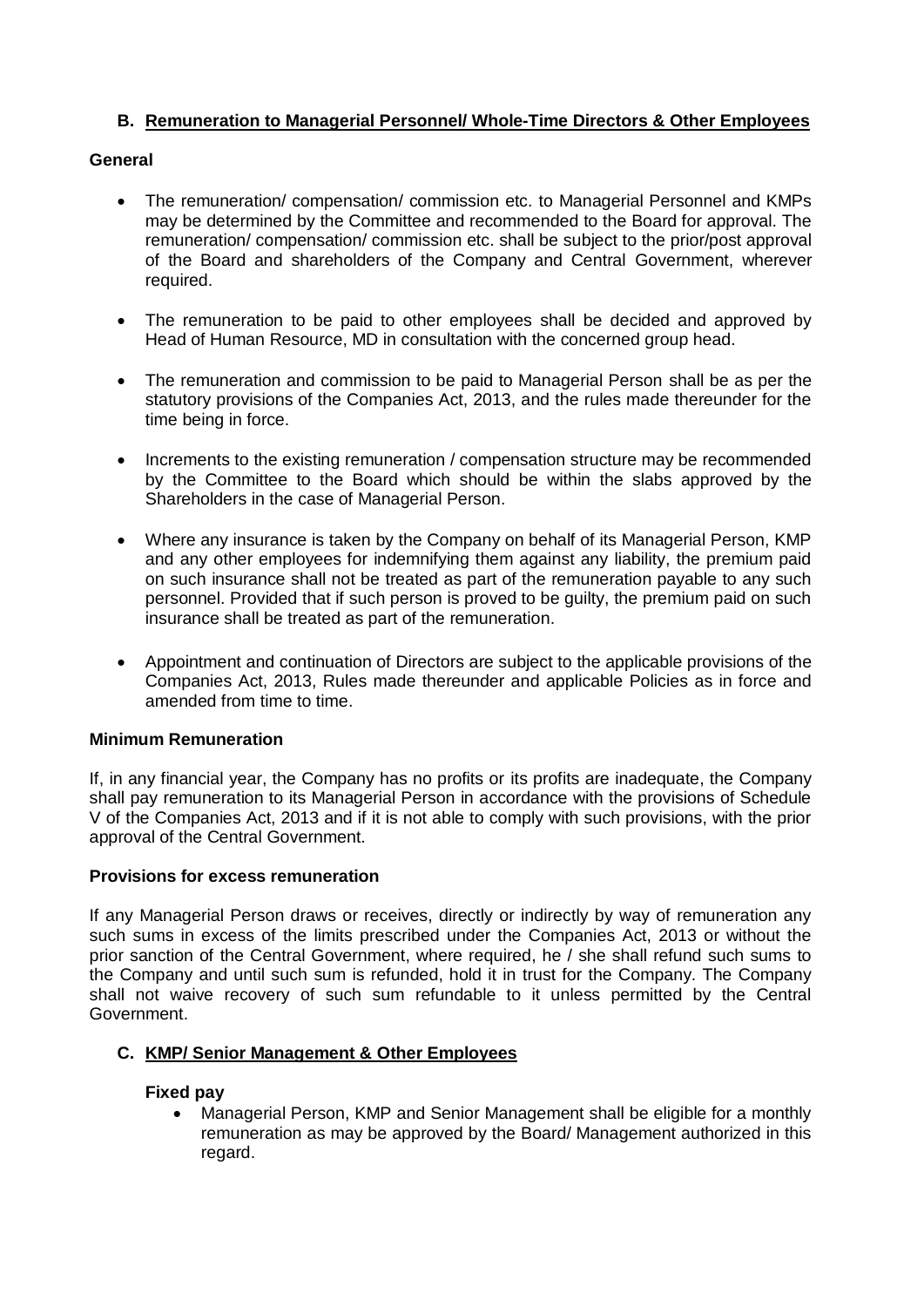• The break-up of the pay scale and quantum of perquisites including, employer's contribution to P.F, pension scheme, medical expenses, club fees etc. shall be decided and approved by the Board/ Management authorized in this regard.

# **Variable pay**

They shall also be entitled to the variable pay, as may be decided by the Management/ Board. The variable pay to be decided keeping in view, in case of employees having the position of Assistant General Manager and above.

*Committee must ensure that the level and composition of remuneration is reasonable and sufficient. Relationship of remuneration to performance is clear and meets appropriate performance benchmarks.*

## **Review**

Subject to the approval of Board of Directors, the "Nomination and Remuneration Committee" reserves its right to review and amend this Policy, if required, to ascertain its appropriateness as per the needs of the Company. The Policy may be amended by passing a resolution at a meeting of the Nomination and Remuneration Committee.

# **Disclosure**

In accordance with the requirement under the Act, disclosure regarding the manner in which the performance evaluation has been done by the Board of Directors of its own performance, performance of various committees of directors and individual directors' performance will be made by the Board of Directors in the Board Report. Further, the Board's Report containing such statement will be made available for the review of shareholders at the general meeting of the Company.